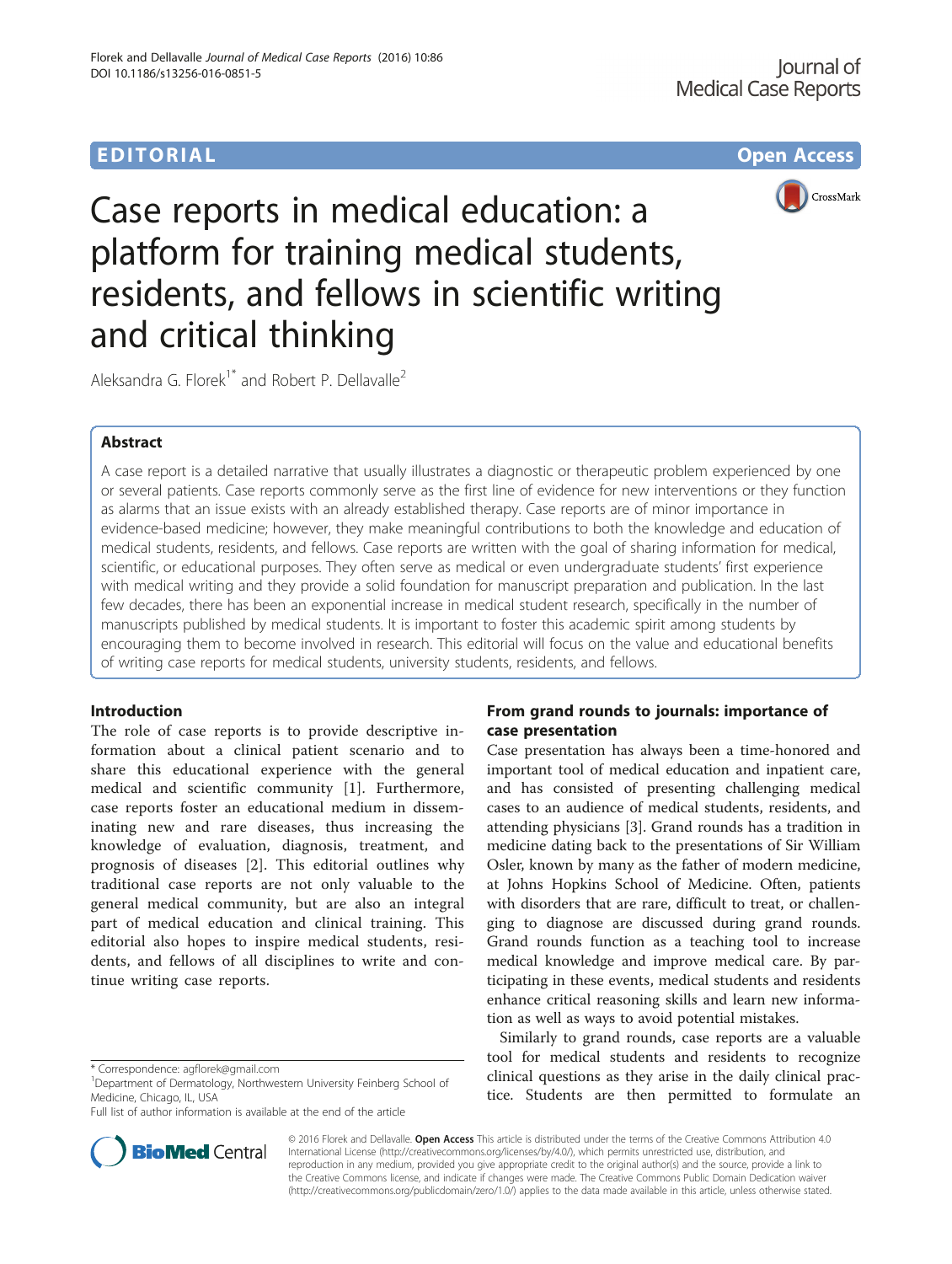answerable clinical question, and then to find current best evidence to answer this question by performing a thorough and effective literature search. During the search, students critically appraise the medical literature and choose the appropriate literature to support the case. By writing a case report or case series, students gain experience in literature search and medical writing. Also, students execute the steps of evidence-based medicine, which consists of formulating a clinical question, finding the best evidence, critically appraising the evidence, and applying the evidence to the patient. Even if the manuscript does not ultimately get published, the review of the literature required to support the case carries educational value. From evaluating a patient's medical history, to performing a physical examination, to considering various differential diagnosis, selecting a treatment plan, and considering various side effects and outcomes of treatments—all these components of case report write-ups provide an educational benefit to medical students, residents, and fellows.

Clinical learning during medical school and residency is to a large degree case-based [\[4](#page-2-0)]. Case presentations are often found in textbooks, conferences, daily team rounds, or departmental grand rounds. Case reports or presentations are an excellent tool for sharing educational experience. Some of the important educational objectives that case reports introduce include enhancing awareness of rare disorders to facilitate diagnosis, clarifying new aspects on the etiology of a disorder, clarifying misunderstood treatment response, and describing how to avoid future mistakes [[5](#page-2-0)].

#### Preparation for an academic career

Furthermore, writing a case report can be an excellent preparation or exercise in a medical student's career, often preparing one for a scientific career [[4\]](#page-2-0). Students will be able to add the publications to their curriculum vitae for residency and fellowship applications. They will also be able to present some of the cases at local, national, and regional medical conferences, enabling them to meet peers and faculty in the area of their interest, thus enhancing their networking skills.

## Case reports as vehicles for documenting new knowledge: first-line of evidence of new or innovative treatment

By writing case reports, medical students can contribute to the first line of evidence for developing new therapies [[6](#page-2-0)–[8\]](#page-2-0). In one case, a woman with a long-standing history of psoriasis was treated with infliximab, a tumor necrosis alpha-antibody. By just after two weeks after the infliximab infusion, her psoriasis had significantly improved. This isolated case report began a new era of treatment for psoriasis [[9](#page-2-0)]. Albrecht et al. analyzed case reports and case series from The Lancet, published from 1 January 1996 to 30 June 1997, and found that of the 103 reports published in this high-impact journal, 24 were followed by randomized controlled trials (RCTs) [[6\]](#page-2-0).

## First and major source for detecting rare adverse events of treatment

Case reports may serve as a source for detecting rare adverse events, at times leading to the removal of drugs from the market. Going back to the example of psoriasis, the phenomenon of psoriasis exacerbation with the use of interferon alpha was first described in a case report [[10\]](#page-2-0). There are abundant examples of severe side effects of drugs that were detected *after* the drugs were approved by the US Food and Drug Administration. Furthermore, case reports help to identify side effects due to interaction between drugs, as well as side effects due to drugs being given to patients with renal failure.

#### First report of a rare condition

When encountering a rare pathology in the dermatologic clinic, one of the frequent procedures is to perform a search for similar cases in any of the search engines. A vigorous literature search in itself can be a valuable task assigned to a medical student.

## Consensus-based clinical case reporting guidelines

In 2013, a group of researchers published a set of systematic reporting guidelines to guide authors in writing case reports. The group published a 13-item checklist that provides a framework to fulfill the need for precision, completeness, and transparency for published case reports [[11\]](#page-2-0). Implementing these guidelines will help medical students or residents write case reports that met these these reporting standards, with the aim of focusing on individualized patient care.

#### Rapidity of publication

Compared to extensive studies such as RCTs, case reports offer the possibility of a quick publication, especially for busy clinicians or students who do not have the time or means of creating any prospective studies or RCTs [\[12](#page-2-0)]. Furthermore, there are many online openaccess journals that focus on publishing case reports and case series, and that offer rapid publication times.

### Conclusion

Given the challenging and diverse nature of medicine, many medical students or residents will come across a perplexing patient case. By offering to write up such a case, medical students will learn how to perform a literature review, communicate with various physicians in charge with the care of the patient, structure a